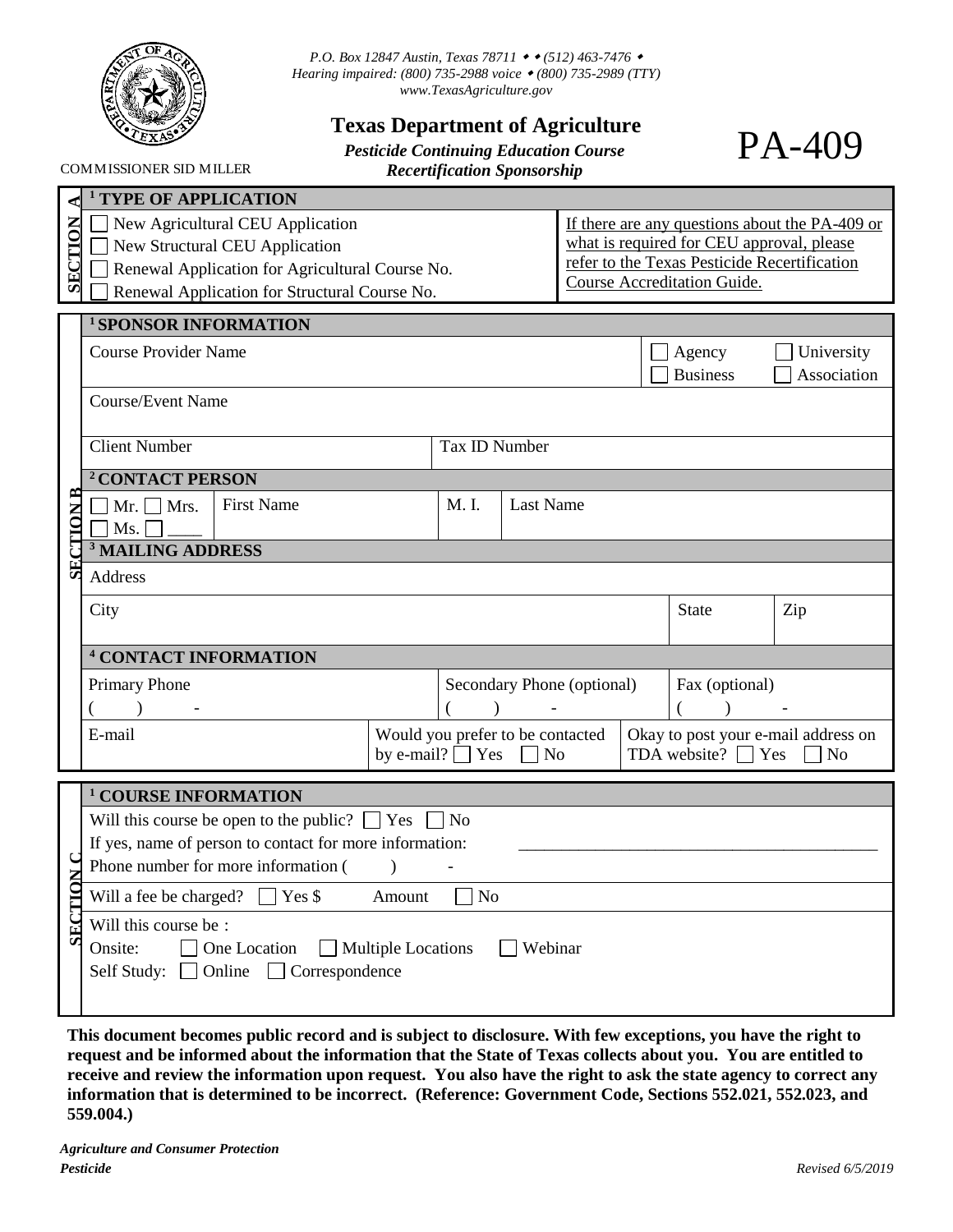$\mathbf{v}$ 

| Name             |                                                                                                                                                          |                                    |                            |                                      |                             |                 |                     |
|------------------|----------------------------------------------------------------------------------------------------------------------------------------------------------|------------------------------------|----------------------------|--------------------------------------|-----------------------------|-----------------|---------------------|
|                  | <sup>2</sup> COURSE SITE AND DATE                                                                                                                        |                                    |                            |                                      |                             |                 |                     |
| $\mathbf{r}$     | Course Location or web address if online                                                                                                                 |                                    | <b>Address of Training</b> |                                      |                             |                 |                     |
| <b>SECTION C</b> | <b>City of Training</b>                                                                                                                                  | <b>State of Training</b>           | Zip Code of Training       |                                      | County of Training          |                 |                     |
|                  | Date MM/DD/YYYY                                                                                                                                          | Time                               |                            | AM<br><b>PM</b>                      | Expected No. of articipants |                 |                     |
|                  | To document additional instructors, course sites and dates, use supplemental form PA-409S.                                                               |                                    |                            |                                      |                             |                 |                     |
|                  | <b>COURSE TOPICS FOR</b><br><b>AGRICULTURAL CEUS</b>                                                                                                     | <b>Instruction</b><br><b>Hours</b> |                            | <b>Demonstration</b><br><b>Hours</b> | <b>Credit</b>               | <b>Proposed</b> | <b>TDA Approval</b> |
|                  | General                                                                                                                                                  |                                    |                            |                                      |                             |                 |                     |
|                  | <b>Integrated Pest Management</b>                                                                                                                        |                                    |                            |                                      |                             |                 |                     |
| CTIO             | Laws and Regulations (including<br>Label/Labeling comprehension)                                                                                         |                                    |                            |                                      |                             |                 |                     |
| SF.              | <b>Drift Minimization</b>                                                                                                                                |                                    |                            |                                      |                             |                 |                     |
|                  | Human Safety Factors (Aerial<br>Applicators Only)                                                                                                        |                                    |                            |                                      |                             |                 |                     |
|                  | <b>Total Credits</b>                                                                                                                                     |                                    |                            |                                      |                             |                 |                     |
|                  |                                                                                                                                                          |                                    |                            |                                      |                             |                 |                     |
|                  | <sup>1</sup> COURSE TOPICS FOR<br><b>STRUCTURAL CEUS</b>                                                                                                 | <b>Instruction</b><br><b>Hours</b> |                            | <b>Demonstration</b><br><b>Hours</b> | <b>Credit</b>               | <b>Proposed</b> | <b>TDA Approval</b> |
|                  | <b>General Standard Courses (including</b><br>but not limited to Laws and<br>Regulations, Safety and Integrated Pest<br>Management)                      |                                    |                            |                                      |                             |                 |                     |
| ビス               | Pest Control                                                                                                                                             |                                    |                            |                                      |                             |                 |                     |
| $\Xi$            | <b>Termite Control</b>                                                                                                                                   |                                    |                            |                                      |                             |                 |                     |
| 5                | Lawn/Ornamental Insect Control                                                                                                                           |                                    |                            |                                      |                             |                 |                     |
|                  | <b>Commodity Fumigation</b>                                                                                                                              |                                    |                            |                                      |                             |                 |                     |
|                  | <b>Structural Fumigation</b>                                                                                                                             |                                    |                            |                                      |                             |                 |                     |
|                  | <b>Weed Control</b>                                                                                                                                      |                                    |                            |                                      |                             |                 |                     |
|                  | <b>Wood Preservation</b>                                                                                                                                 |                                    |                            |                                      |                             |                 |                     |
|                  | <b>Total Credits</b>                                                                                                                                     |                                    |                            |                                      |                             |                 |                     |
| Ŀ.<br>SE         | <sup>1</sup> METHOD OF INSTRUCTION (CHECK ALL THAT APPLY)<br>Slide/Film/Video<br><b>Panel Discussion</b><br>Demonstration<br>Lecture<br>Other (describe) |                                    |                            |                                      |                             |                 |                     |
|                  | <b>Agriculture and Consumer Protection</b><br>Pesticide<br>Revised 6/5/2019                                                                              |                                    |                            |                                      |                             |                 |                     |

| <b>Total Credits</b>                                             |                  |                         |               |  |
|------------------------------------------------------------------|------------------|-------------------------|---------------|--|
| $\sim$ <sup>1</sup> METHOD OF INSTRUCTION (CHECK ALL THAT APPLY) |                  |                         |               |  |
| Lecture                                                          | Slide/Film/Video | <b>Panel Discussion</b> | Demonstration |  |
| Other (describe)                                                 |                  |                         |               |  |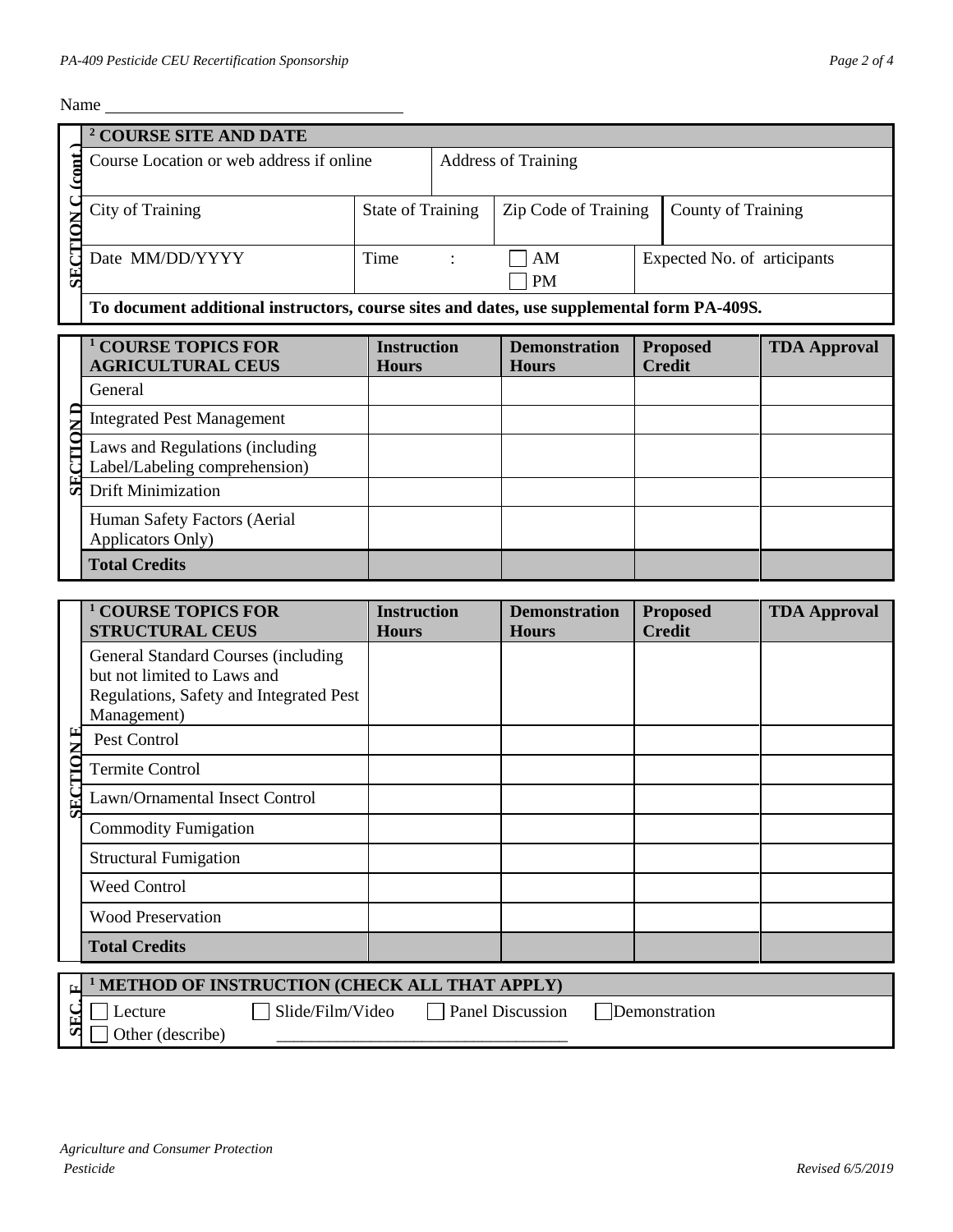$\overline{N}$ 

|                                 | Name                                      |                                                    |       |                                       |                                 |  |  |  |
|---------------------------------|-------------------------------------------|----------------------------------------------------|-------|---------------------------------------|---------------------------------|--|--|--|
|                                 |                                           | <sup>1</sup> INSTRUCTOR NO. 1 INFORMATION          |       |                                       |                                 |  |  |  |
|                                 | $\exists$ Mr. $\Box$ Mrs.<br>Ms.          | <b>First Name</b>                                  | M. I. | Last Name                             |                                 |  |  |  |
|                                 | <b>Presentation Title</b>                 |                                                    |       |                                       | Length of Presentation<br>HH:MM |  |  |  |
|                                 |                                           | Description of Presentation Content/Course Outline |       |                                       |                                 |  |  |  |
|                                 | <sup>1</sup> CONTACT INFORMATION          |                                                    |       |                                       |                                 |  |  |  |
|                                 |                                           |                                                    |       |                                       |                                 |  |  |  |
|                                 | <b>Primary Phone</b>                      |                                                    |       | Secondary Phone (optional)            | Fax (optional)                  |  |  |  |
|                                 |                                           | <sup>2</sup> INSTRUCTOR NO. 2 INFORMATION          |       |                                       |                                 |  |  |  |
|                                 | $\bigcap$ Mr. $\bigcap$ Mrs.<br>Ms.       | <b>First Name</b>                                  | M. I. | Last Name                             |                                 |  |  |  |
|                                 | <b>Presentation Title</b>                 |                                                    |       |                                       | Length of Presentation<br>HH:MM |  |  |  |
|                                 |                                           | Description of Presentation Content/Course Outline |       |                                       |                                 |  |  |  |
|                                 | <sup>2</sup> CONTACT INFORMATION          |                                                    |       |                                       |                                 |  |  |  |
| $\mathbf{C}$<br><b>SSECTION</b> | <b>Primary Phone</b>                      |                                                    |       | Secondary Phone (optional)            | Fax (optional)                  |  |  |  |
|                                 |                                           |                                                    |       | $\lambda$<br>$\overline{\phantom{a}}$ | $\lambda$                       |  |  |  |
|                                 | <sup>3</sup> INSTRUCTOR NO. 3 INFORMATION |                                                    |       |                                       |                                 |  |  |  |
|                                 | $\Box$ Mr. $\Box$ Mrs.<br>Ms.             | <b>First Name</b>                                  | M. I. | <b>Last Name</b>                      |                                 |  |  |  |
|                                 | <b>Presentation Title</b>                 |                                                    |       |                                       | Length of Presentation<br>HH:MM |  |  |  |
|                                 |                                           | Description of Presentation Content/Course Outline |       |                                       |                                 |  |  |  |
|                                 | <sup>3</sup> CONTACT INFORMATION          |                                                    |       |                                       |                                 |  |  |  |
|                                 | <b>Primary Phone</b>                      |                                                    |       | Secondary Phone (optional)            | Fax (optional)                  |  |  |  |
|                                 |                                           |                                                    |       |                                       |                                 |  |  |  |
|                                 |                                           | <sup>4</sup> INSTRUCTOR NO. 4 INFORMATION          |       |                                       |                                 |  |  |  |
|                                 | $\neg$ Mr. $\neg$ Mrs.<br>Ms.             | <b>First Name</b>                                  | M. I. | Last Name                             |                                 |  |  |  |
|                                 | <b>Presentation Title</b>                 |                                                    |       |                                       | Length of Presentation<br>HH:MM |  |  |  |
|                                 |                                           | Description of Presentation Content/Course Online  |       |                                       |                                 |  |  |  |
|                                 | <sup>4</sup> CONTACT INFORMATION          |                                                    |       |                                       |                                 |  |  |  |
|                                 | Primary Phone                             |                                                    |       | Secondary Phone (optional)            | Fax (optional)                  |  |  |  |
|                                 |                                           |                                                    |       | $\lambda$                             | $\overline{\phantom{a}}$        |  |  |  |